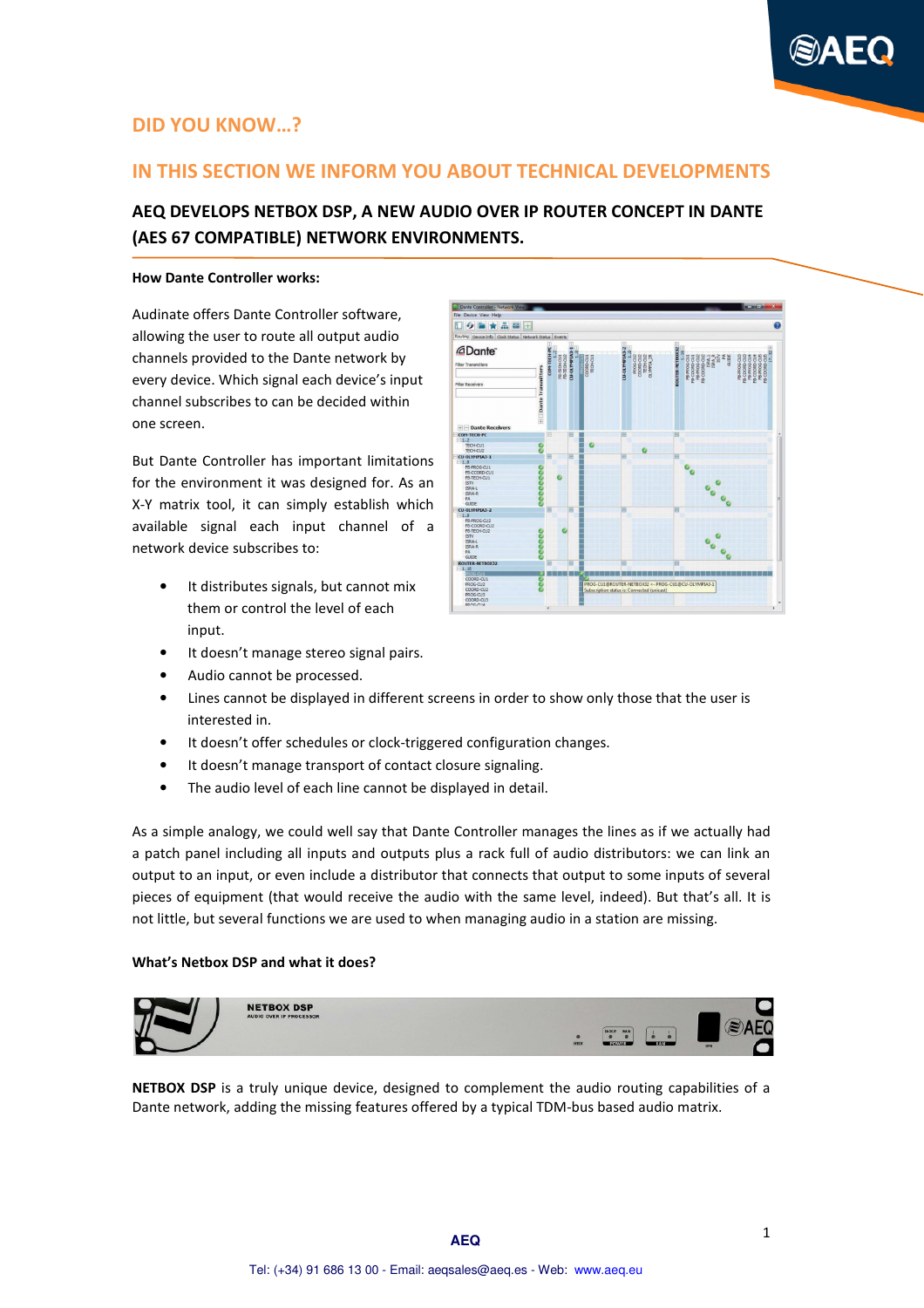

It is able to receive audio from a DANTE network and return it readily mixed and processed for its use by another device or subsystem. Audio signals can be managed as mono or grouped in stereo signal pairs. Also, a 1 kHz test tone can be generated and vu-meters for all inputs and outputs are available, which can be organized within frames with different colors.



It is possible to sum any number of inputs (up to 160 depending on the particular model) into any of the available outputs. Gain input control is provided for any input, output and crosspoint, as well. All outputs can be muted independently, too.

Up to 64 selectable inputs can be processed, and the resulting signal can be routed to any of the outputs. These are the available audio processors:



Frequency: high-pass, low-pass and band-pass filters, as well as 4-band parametric equalizer. Dynamics: compressor, expander, noise gate, limiter and combined DLP Delay.

Also, configuration salvos and macros can be managed, and tasks can be scheduled by a calendar and clock.

A multi-device, multi-user control system has been developed, including operation rightsmanagement and the possibility to configure views, create particular work scenarios and protect critical lines.

|                      | lo                      | lo                      | lo                 | <b>Controlling Controller</b><br>U DESEDE NABLO DE - REC - SEUDO S - GADARA ON CO-2019 7 DESER<br>$ z $ and $ z $<br>a Sie Corfo Schedule Medio<br><b>W</b> Ellere                                                                       |
|----------------------|-------------------------|-------------------------|--------------------|------------------------------------------------------------------------------------------------------------------------------------------------------------------------------------------------------------------------------------------|
| Take                 |                         |                         |                    | P<br>۰.<br>m<br>−<br><b>Ties Maces</b><br>New Salvas<br><b>Rangere View</b><br>Cutterion.                                                                                                                                                |
| н<br>Clear Selection |                         |                         |                    | <b>Common</b><br><b>Continued</b><br>$\mathbf{r}$<br>- 21<br>$\sim$<br>$\sim$<br>$\mathbf{r}$<br><b>A</b><br>٠<br>$\frac{1}{4}$<br>$\frac{a}{2}$<br>14<br>$\alpha$<br>- 2<br>$\mathbf{K}$<br>×<br><b>A</b> hotel<br>×<br>- 4<br><b>B</b> |
| Eao<br>a             | $\overline{a}$          | Ľ.                      | A                  | ÷,<br><b>INPUT</b>                                                                                                                                                                                                                       |
| Protect              | $\mathbf{H}$<br>$\circ$ | $\mathbf{d}$<br>$\circ$ | $_{\circ}^{\circ}$ | <b>Family</b><br>Add B<br><b>LOCK</b>                                                                                                                                                                                                    |
| <b>INPUT</b>         |                         |                         | α                  | <b>R</b><br><b>ASSA</b><br>D <sub>DSL</sub>                                                                                                                                                                                              |
| lО<br>A 01 L         |                         |                         |                    | <b>TALK</b><br>0.088<br><b>DIAL</b><br>061                                                                                                                                                                                               |
| ю<br>A 01 R          |                         |                         |                    | <b>Pass</b><br><b>Page</b><br><b>PRE</b>                                                                                                                                                                                                 |
| ю<br>A 02 L          |                         |                         |                    | <b>PRL</b><br><b>PER</b><br><b>Pass</b>                                                                                                                                                                                                  |
| ю<br>A 02 R          |                         |                         |                    | <b>Pass</b><br>TEST SC<br>INPUT: DOLL<br>OUTPUT: A01R<br>$\bullet$ 1 $\equiv$ 6000 MT ROOTC<br><b>Connect Sons IP Sens</b><br>Vesies 1,0018 2015 2019 05:12<br>A2MW<br>Administrator<br>AGP Lee.<br>9000330                              |